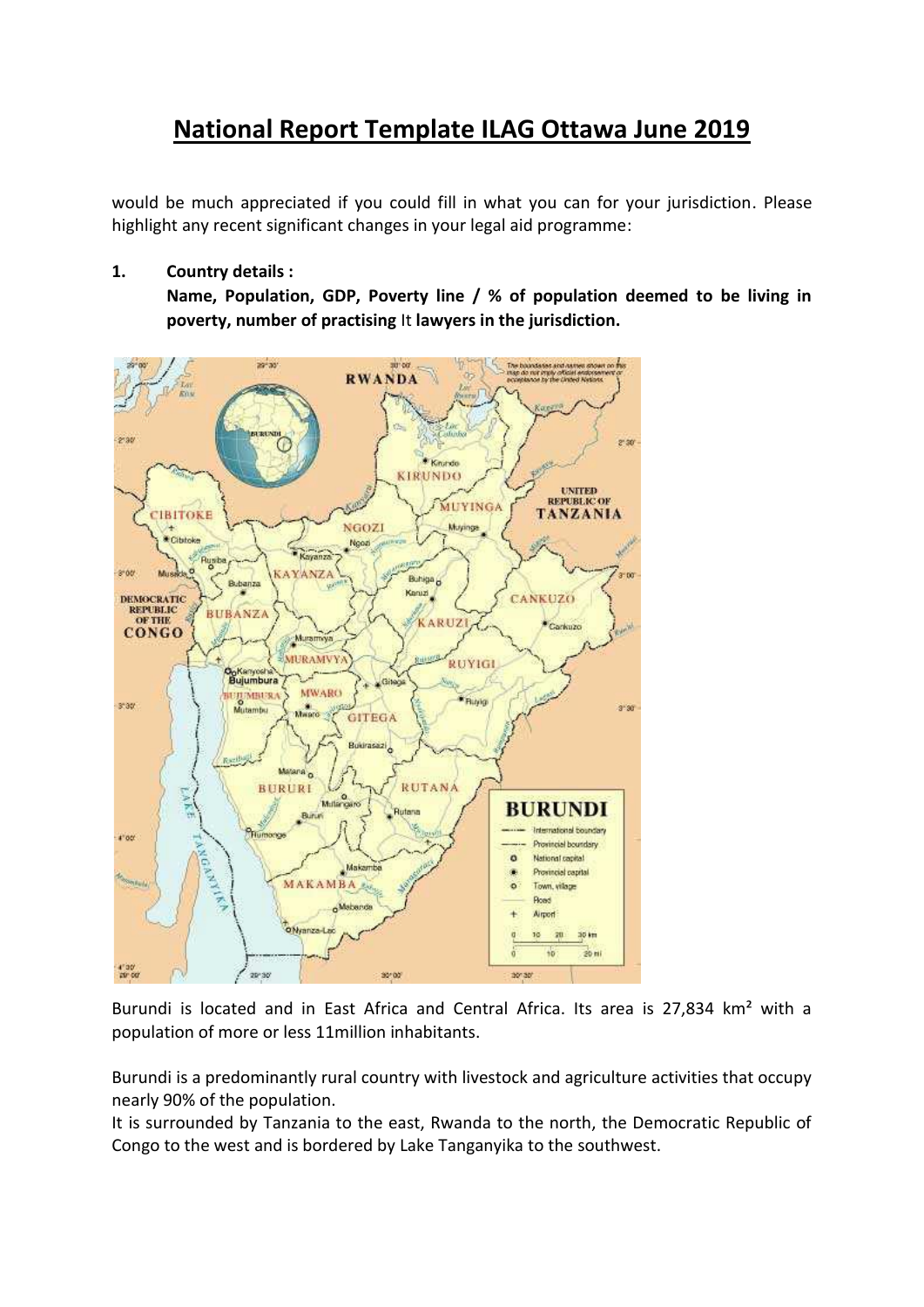Burundi is a country that aspires to the rule of law but faces the problems of poverty like other developing countries.

The rate of the population living in poverty is is 64.6 **%** and the poverty line is estimated at 1744 Fbu per day per person (aproximately one US dollar a day)

However, the poverty rate between 2006 and 2014 was estimated at 67.1%, a decrease of 2.5 percentage points. Burundi has just adopted a new National Development Plan (NDP) which extends from 2018-2027 to respond to the real challenges of poverty in Burundi.

In the justice sector there are around 800 magistrates and 1000 lawyers.

Jurisdictions are decentralized to the level of the communes in order to facilitate access to justice for the population. Burundi has 119 municipalities, and each of them has a court of residence and there are in those who have even two account of the size of their surface. Each province has a high court and the capital of Bujumbura registers three. The courts of appeal have just been extended to seven always in order to facilitate the easy access of justice to the population.

2.**Name and Status of LAO ( Independent, within Government, part of the Bar Association / Law Society , Public Defenders Office etc ). Delivery method ( salaried, private profession, paralegals etc. Please give numbers for each sector. If mixed please give the division of labour and balance of the mix ).What payment methods are used to recompense any private lawyers in your system ( e.g. contract, fixed fee, hourly rate, part pro bono, etc )?**

In Burundi, the legal aid system is mixed system (State and private Actors) Assistance services are mainly provided by civil society organizations, mainly bar associations, which in principle have the monopoly of legal assistance under the guidance and coordination of the Ministry having jurisdiction in its attributions. There are currently 1000 lawyers from two licensed bars in Burundi. Fees are determined by mutual agreement with stakeholders including the bars, taking into account the economic situation of the country and are fixed.

Pro bono culture is not widely practiced in Burundi. However, for the poorest of cases, the batoniers automatically appoint lawyers for free assistance. The same is true of the Association of Women Jurists of Burundi, 90 % of whose members are lawyers who also provide pro bono services for victims of gender-based violence.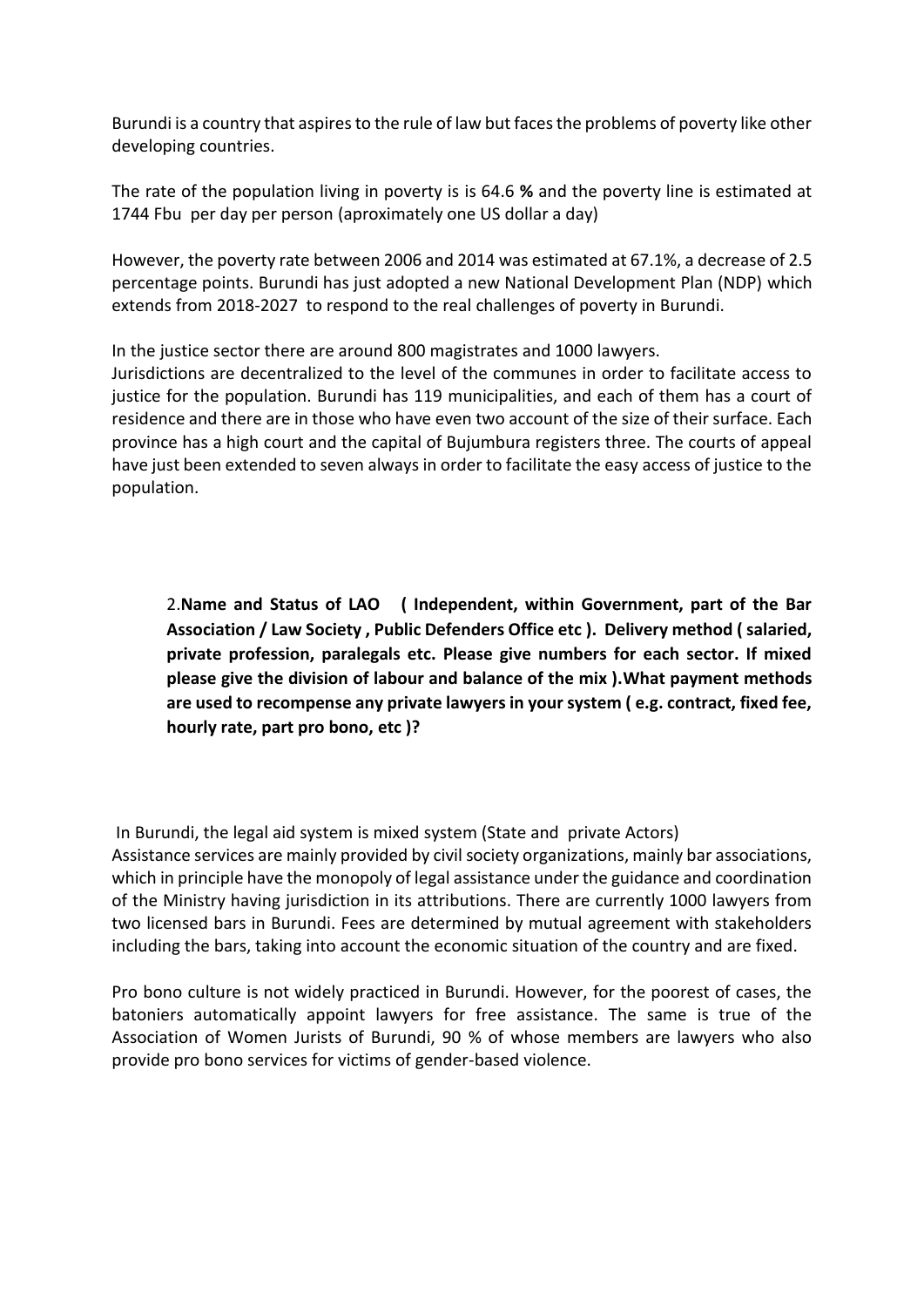3.Budget and Spend:

**Please give the budget for Publicly Funded Legal Services / Legal Aid in your jurisdiction for the last two years. If possible show the actual expenditure broken down by civil, criminal, initial advice. Please indicate the proportion of the legal aid budget that is funded by (a) central / Federal Government (b) Local or state government. Is your legal aid budget demand led, capped, uncapped or a mixture? ( Please elaborate ).** 

The Ministry of Justice has set up a budget line for the legal assistance of the vulnerable since the year 2015. Around twenty thousand dollars are allocated each year to the free legal assistance of minors in conflict with the law, victims rape and other vulnerable and destitute people.

However, there is a strong demand that the budget line can not cover. It is in this sense that the partners of the Ministry of Justice, mainly UNDP, UNICEF and the NGO CORDAID, try to supplement the Ministry by supporting legal aid activities for the poor. But we are still faced with the crying need because not all provinces are covered.

In the last two years, 3876 vulnerable and destitute people, including 1706 women, benefited from free legal aid services.

### **4.Scope, Caseload and Eligibility:**

**What restrictions on scope are there for civil and criminal legal aid and for initial advice in your jurisdiction? Total number of applications and grants for the last two years. Please break down by civil, criminal and initial advice as well as by year. Proportion of the population eligible for civil legal aid and/ or initial Advice. Eligibility limits for criminal legal aid. Are means tested contributions part of your (a) civil (b) criminal (c) initial advice eligibility requirements? In your jurisdiction, are legal aided litigants who lose their case liable to pay the other side's legal expenses/ costs?** 

In Burundi, the Code of Criminal Procedure makes legal aid compulsory for certain categories of vulnerable persons on pain of nullity of procedure. These are people prosecuted for serious crimes that could be punished by at least 20 years of criminal servitude. Legal aid is even in prejudicial phase with the right to remain silent in the absence of a lawyer. It is also granted to land disputes that occupy 80 percent of Burundian litigation because 90 percent of the population lives from agriculture with a large population galloping, these conflicts are increasing. However, the legal aid services are limited by the means of the State which can not cover all the needy despite several initiatives already carried out in this direction.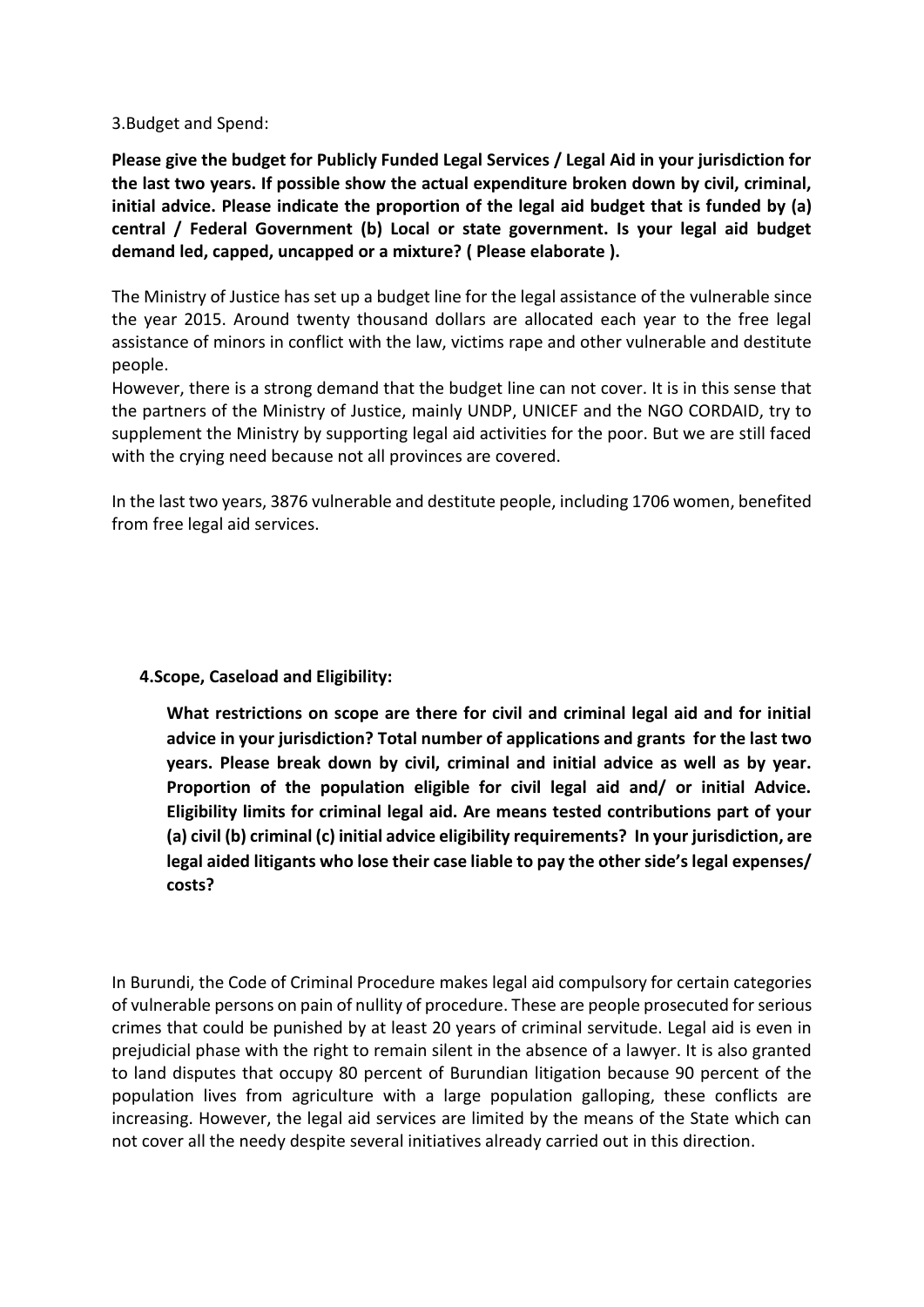5.Quality Assurance:

**System used – Complaints to LAO, Complaints to the Bar Association/ Law Society, Client Satisfaction questionnaires / interviews, CLE, Mentoring, Peer Review, Supervisor audit, Observation or video/audio tape etc? What requirements are there ( if any ) for lawyers and others who wish to provide legal aid, other than membership of the Bar / professional association e.g. registration, experience, special exams, interviews, upper or lower limits on number of cases undertaken annually etc ?**

The quality assurance of legal aid services is provided by the Ministry of Justice in collaboration with the Bars, which are in principle the guarantors of lawyers' ethics. A group of corrective lawyers is set up within each bar and it is the latter that analyzes the quality of the lawyer's work and in the event of a breach of the obligations of a lawyer, sanctions such as the removal on the list of legal aid can follow.

In the same way, the Ministry with the justice in its attributions in collaboration with its partners organize evaluations mid-way and at the end of the year as well as the survey of satisfaction of the beneficiaries.

**Here is one of the testimonies of the vulnerable who received free legal aid during an evaluation workshop organized in September 2018 by the Ministry of Justice in collaboration with UNDP Burundi:**

**Lady NTAHOMVUKIYE Marguerite, Murinda Hill, Vugizo Commune, Makamba Province / Rumonge Workshop**

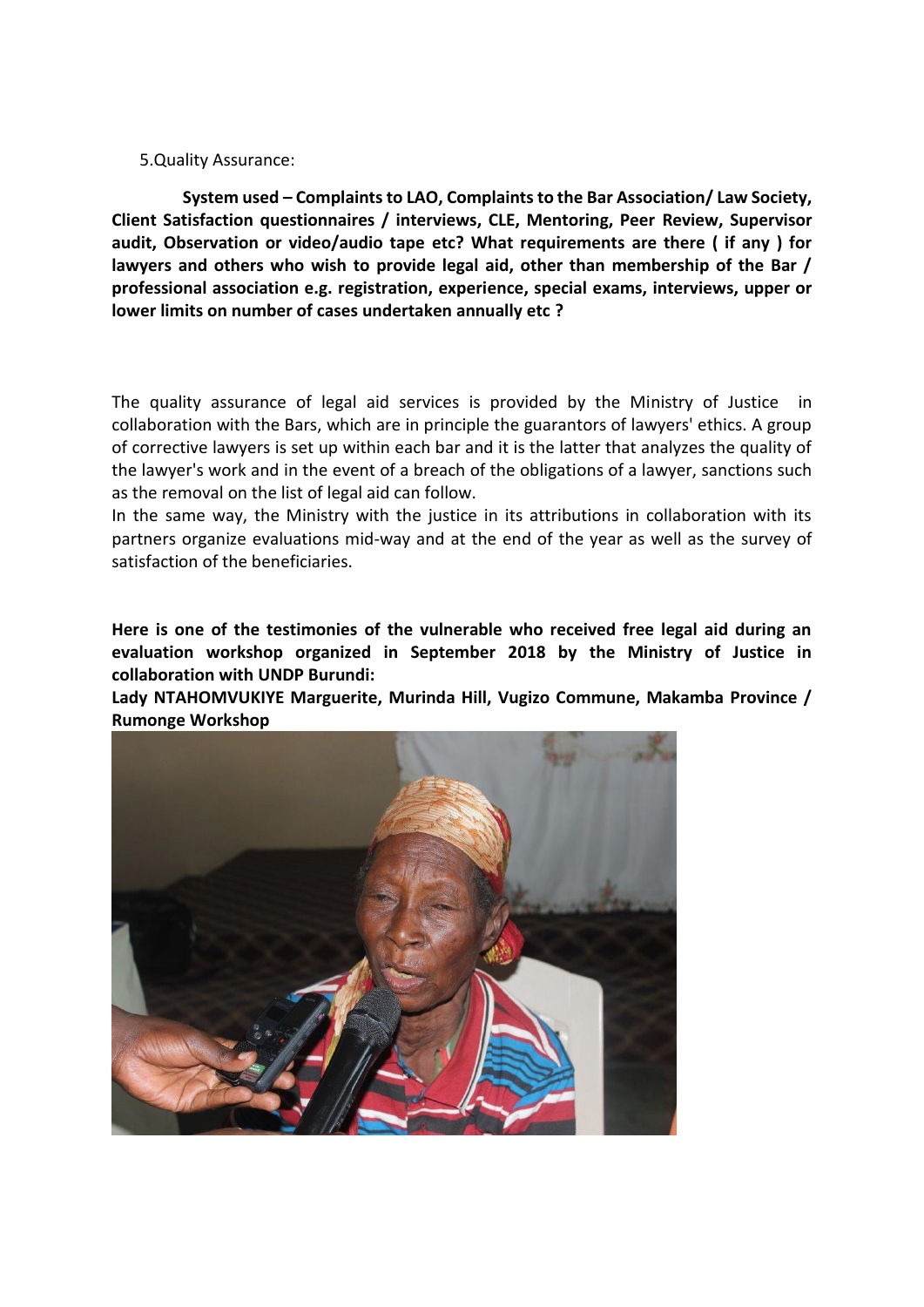*« Jewe umugenzi wanje yansigiye itongo ndaribako imyaka ni yindi, niho nabona umubanyi aza avuga ko iryo tongo ari iryiwe, ……nari nkenye cane sinari gushobora kumwitwarira iyataba uwu mugambi wo gufasha ba ntahonikora mu kubaburanira ku buntu.Twaragiye muri sentare, nafashijwe n'abashingwamanza umugambi wo gufasha ba ntahonikora waturungikiye, amasura yarajeuwo mubanyi aratsindwa,….. abacamanza baje kudushingira akarimbi haciye haza uyundi muntu ararahira ararengwa ko atakarimbi gashingwa ngo iryo tongo ni iry'uwo mugabo amburanya ariko kubera nari nshigikiwe na ba bashingwamanza mwaturungikiye, akarimbi karashinzwe naho ndara ntibuca nibaza ko yongirira nabi ubu ndi mw'itongo nasigiwe nu mugenzi wanje.*

*Ndashimiye Imana na sentare yankomoreye itongo ryanje, ndashimiye kandi n'umugambi wo gufasha ba ntahonikora wansubije mw'itongo ryanje kuko mba ndara mwi barabara ».*

#### **Which can be translated as follows**:

"My husband left me a piece of land where I lived for many years after his death. To my surprise, a neighbor came to tell me later that this piece of land belonged to him ...... I was completely destitute, and had it not been the legal aid program that assists the vulnerable and the poor in justice, I could not have brought him to justice. In court, I received legal assistance from the Lawyers until the end of the trial where I won .... During the execution of the judgment, another person came to interfere, but with the accompaniment of lawyers that you provided, my land could be demarcated, even if since then I spend sleepless nights for fear of reprisals .

I thank God and the court who put me in my rights. I also thank the program of legal aid for the vulnerable, because without it I would be doomed to sleep on the street.

### **6.Public Legal Education:**

**Initiatives in last two years to increase public awareness of the availability of PFLS/ legal aid in your jurisdiction and how to access it. ( Include any particular approach for those in remote areas or those with special legal needs ). IT packages introduced to enhance access for the public. Has there been a country wide Needs Assessment study in your jurisdiction in recent years, looking at the distribution of justiciable problems and how the public respond to them?**

In Burundi, a large part of the population is confronted with the incomprehension of the judicial procedures because being majority illiterate. It is in this sense that several channels of information and awareness of the law have been multiplied in recent years. These include the organization of information and awareness-raising sessions on the right to the population, including for prisoners, the broadcasting of broadcasts on judicial proceedings in radio stations, the setting up of reception offices at the level of the courts etc. It should be noted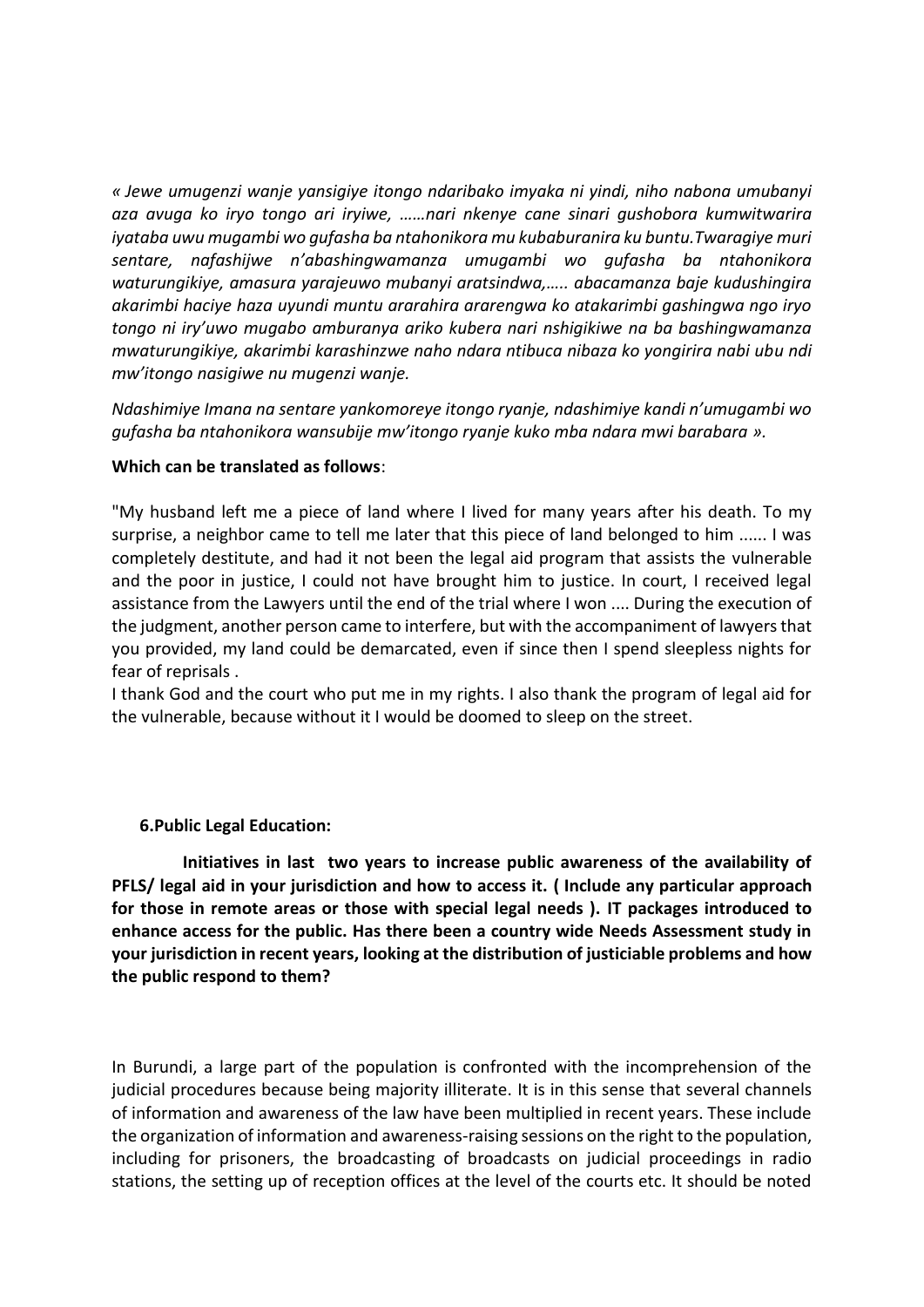that a national legal aid strategy has been developed by the Ministry of Justice in collaboration with all stakeholders in the area of access to justice. The latter was validated in April 2017 and aims to improve access to justice for all by strengthening the coordination of all stakeholders, creating synergies and cooperation protocols to strengthen the impact of interventions and programs mobilization of financial resources

## **Photo taken during information and sensitization sessions on the right to the population in October 2018 by the Ministry of Justice in collaboration with UNDP Burundi**



7.Alternative Sources of legal services:

**What are the other principal sources of legal help for disadvantaged citizens in your jurisdiction, and how many clients do they assist annually ( e.g. legal expenses insurance, trade unions, claims companies, community law clinics, university law clinics etc ).**

The structures that provide legal aid services to the public are the reception offices at the jurisdictional level, the free consultation offices of lawyers who support mediation and the drafting of findings for cases that are in court. In the same way, each prison has a legal service which also contributes to the follow-up of the evolution of the files of the defendants and cases of irregularities of procedure are brought to the knowledge of the authorized judicial